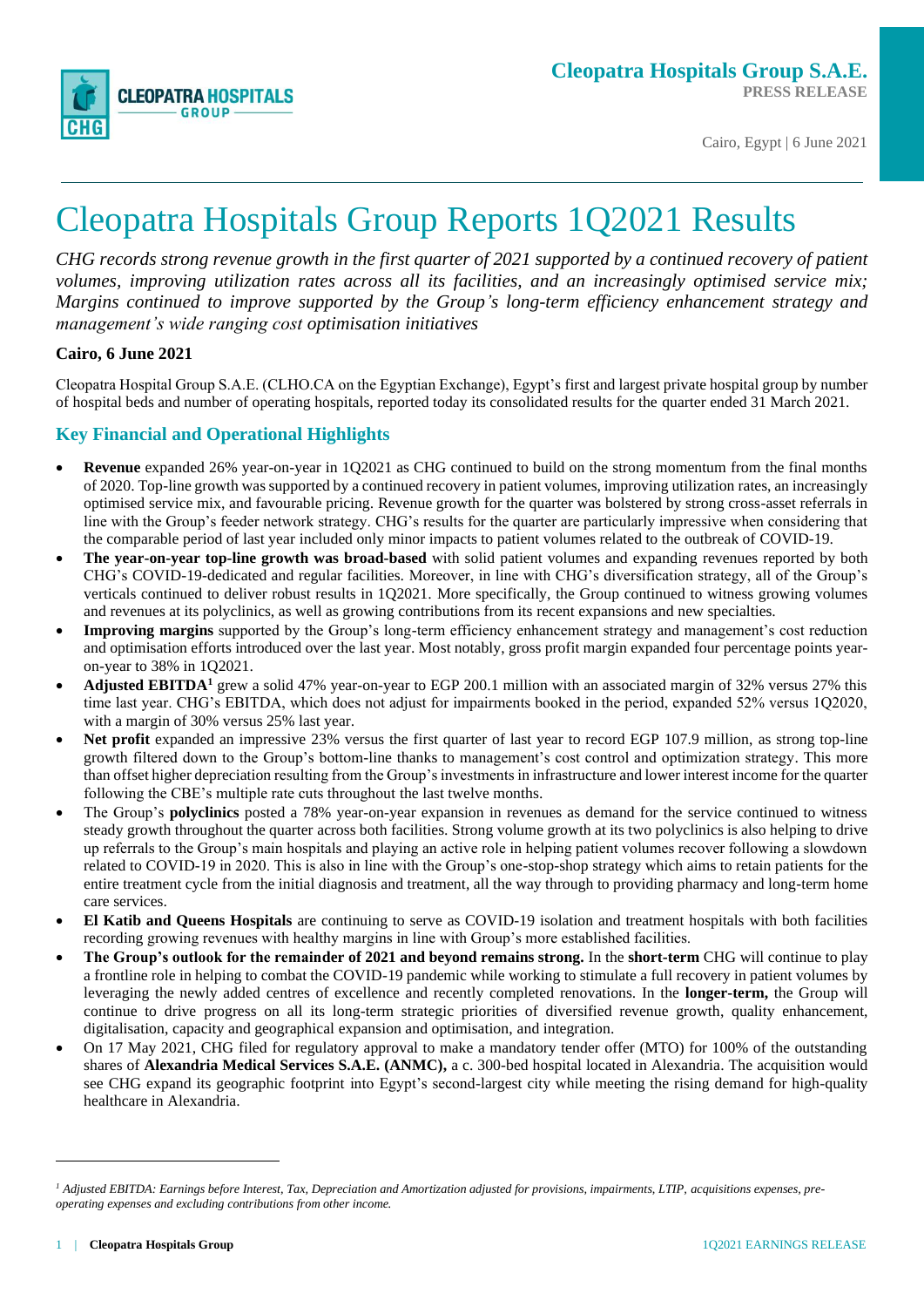

#### **Chief Executive's Review**

Cleopatra Hospitals Group kicked off the new year on the same positive trajectory it had concluded 2020 on, **delivering another quarter of solid financial and operational results across our entire facility network and service portfolio, while continuing to make significant progress on our multi-pronged operational and growth strategy.** I am particularly pleased with the strong performance recorded at our core facilities, where we witnessed a return to strong year-on-year growth in line with our historic rates. In parallel, we witnessed improving utilization levels across our newer hospitals, and impressive growth at our two polyclinics which continued to outperform our expectations supported by the fast-growing demand for the service.

Looking at our performance the first three months of 2021 in more depth, **the Group recorded an impressive 26% year-on-year increase in revenues supported by a continued normalisation of patient volumes and improving utilization rates across all our facilities.** In line with our expectations, patient volumes are nearing a full recovery from the COVID-19-related slowdown in the second quarter of 2020, with several segments already returning to year-on-year growth during the quarter. Most notably, we were very pleased with the performance of our outpatient segment which recorded a 4% year-on-year expansion in patient volumes for the first three months of the year. It is also important to highlight that while our COVID-19-dedicated facilities are continuing to record strong demand, **patient volumes are recovering across all our facilities,** signalling that demand for high-quality healthcare remains intact and that a return to our pre-crisis volume growth trajectory is imminent. Meanwhile, **our diversification strategy is continuing to bear fruit,** with all are business lines, from our traditional Hospitals vertical to our newer Polyclinics, Diagnostics, Pharmacy, and other verticals, continuing to witness remarkable growth for the quarter. Further down the income statement, **we continued to record strong and expanding margins** on the back of strong top-line growth coupled with the continued success of our Group-wide cost control and optimisation efforts.

Operationally, **we made significant progress on a number of strategic priorities ranging from the renovation of existing facilities and the integration of new ones, to delivering on our digitalisation strategy further strengthening both our internal frameworks and our digital service offering.** On the renovation front, having recently completed renovations to the outpatient wards in Cleopatra Hospital and having inaugurated a new, state-of-the-art emergency department at Cairo Specialised Hospital, we have moved on to the next phase which will see us turn our attention to upgrading inpatient wards across all our facilities. The ongoing renovation works are part of our dual-focused facility upgrade strategy aimed at increasing our facilities' existing capacity and utilisation while driving further quality improvements across the entire network. Meanwhile, we are working to fully integrate our new IVF venture, Bedaya, into our operational frameworks starting with its back-office functions. With the integration process well on its way, we are eager to begin capitalising on the venture's full potential as the year progresses. **On the digitalisation front, I am delighted to note the investments undertaken over the last two yearsto upgrade our internal digital frameworks are starting to generate remarkable results.** In early 2021, we successfully transitioned Al Shorouk Hospital, Nile Badrawi Hospital, and Bedaya to our new Clinisys HIS/ERP system, taking the total number of facilities operating under the new unified system to eight. As the number of facilities operating under Clinisys increases so do the operational advantages for the Group including efficiency enhancements across all aspects of our operations and improvements in the quality of care and overall experience delivered to our patients. I am confident that we will start realising the full extent of the operational advantages we expect to derive from Clinisysin the coming year. On the digital service offering front, we are continuing to witness growing patient interest and satisfaction for our virtual tools as an increasing number of patients utilises our CHG app to book appointments and access their medical history. This is not only allowing us to offer a better experience to our patients but will help us boost our cross-asset referrals and enable us to access new segments of the population.

**Almost halfway into the year, I am confident that we are well positioned to build on the strong results delivered in the first quarter and post yet another year of strong operational and financial growth**. **In the immediate term, our main priority continues to be helping communities across the country during the ongoing pandemic while driving demand and patient volumes across all our medical services and facilities.** As such, both Queens Hospital and El Katib Hospital are continuing to operate COVID-19-dedicated treatment centres and will continue to do so as long as patient demand remains high. In parallel, we will continue to push forward with the two facilities' post-COVID-19 plans which will see their service offering expanded to capitalise on their full potential in the year ahead. Meanwhile, we will also keep up our marketing efforts which over the last year have been highly successful in driving patient volumes at both our COVID-19-dedicated and regular facilities. **Looking further ahead, our strategic priorities of diversified revenue growth, quality enhancement, digitalisation, capacity expansion and optimisation, and integration remain unchanged** as we look to further strengthen our business and drive sustainable growth in the years to come. In particular, we continue to assess potential opportunities to expand our geographic presence across our traditional Greater Cairo market and beyond. This will enable us to bring high quality healthcare to currently underserved areas of the country while capitalising on the robust growth profile of Egypt's healthcare sector.

**Ahmed Ezzeldin CHG Chief Executive Officer**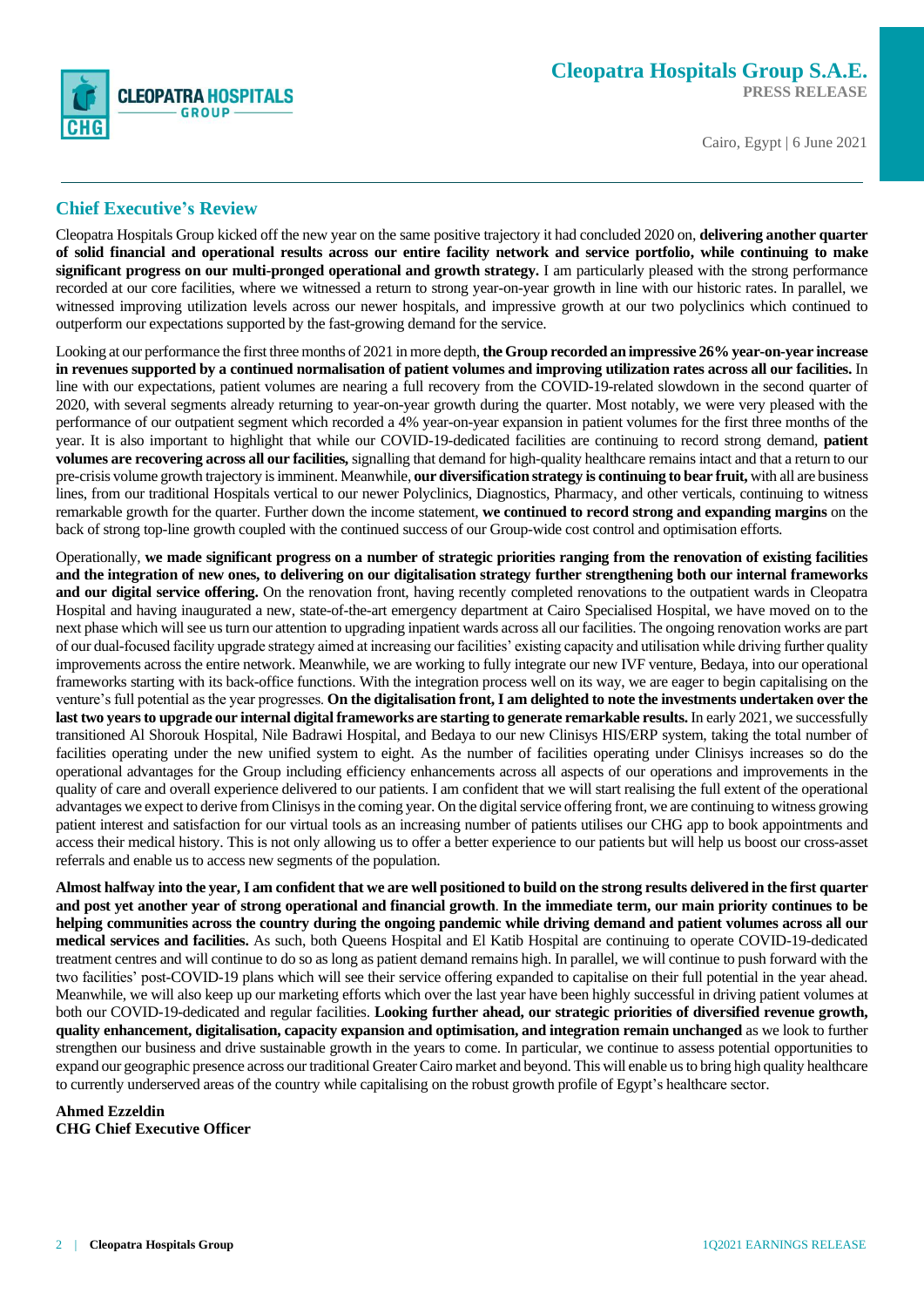

## ABOUT CLEOPATRA HOSPITALS GROUP S.A.E.

The Group is the largest private hospital group in Egypt by number of hospital beds and number of operating hospitals. The company holds majority stakes and operates six leading hospitals in the Greater Cairo Area: Cleopatra Hospital, Cairo Specialized Hospital, Nile Badrawi Hospital, Al Shorouk Hospital, Queens Hospital, and El Katib Hospital offering a full array of general and emergency healthcare services. The Group also operates two polyclinics located in strategic neighbourhoods of East and West Cairo and holds a majority stake in Bedaya for Medical Services, Egypt's leading IVF and Fertility Centre.

## Shareholder Information

EGX: CLHO.CA Listed: June 2016 Shares Outstanding: 1,600 million

## For further information, please contact:

#### **Cleopatra Hospitals Group S.A.E.**

**Hassan Fikry** Corporate Strategy & Investor Relations Director

T: +2 (0)2 2241 7471 [hassan.fikry@cleohc.com](mailto:ir@cleopatrahospital.com) [investors.cleopatrahospitals.com](file://///server2/Inktank%20Work%20II/1.%20Clients/Cleopatra%20Healthcare/CLEO%20Quarterly%20financial%20reporting/CLEO%20ER%202016%20Q1/investors.cleopatrahospitals.com)

### Forward-Looking Statements

This communication contains certain forward-looking statements. A forward-looking statement is any statement that does not relate to historical facts and events, and can be identified by the use of such words and phrases as "according to estimates", "anticipates", "assumes", "believes", "could", "estimates", "expects", "intends", "is of the opinion", "may", "plans", "potential", "predicts", "projects", "should", "to the knowledge of", "will", "would", or, in each case, their negatives, or other similar expressions that are intended to identify a statement as forward-looking. This applies, in particular, to statements containing information on future financial results, plans, or expectations regarding our business and management, our future growth or profitability and general economic and regulatory conditions and other matters affecting us.

Forward-looking statements reflect our management's ("Management") current views of future events, are based on Management's assumptions, and involve known and unknown risks, uncertainties, and other factors that may cause our actual results, performance, or achievements to be materially different from any future results, performance, or achievements expressed or implied by these forward-looking statements. The occurrence or non-occurrence of an assumption could cause our actual financial condition and results of operations to differ materially from, or fail to meet expectations expressed or implied by, such forward-looking statements. Our business is subject to a number of risks and uncertainties that could also cause a forward-looking statement, estimate, or prediction to become inaccurate. These risks include fluctuations in the prices of raw materials or employee costs required by our operations, its ability to retain the services of certain key employees, its ability to compete successfully, changes in political, social, legal, or economic conditions in Egypt, worldwide economic trends, the impact of war and terrorist activity, inflation, interest rate and exchange rate fluctuations, and Management's ability to timely and accurately identify future risks to our business and manage the risks mentioned above.

Certain figures contained in this document, including financial information, have been subject to rounding adjustments. Accordingly, in certain instances, the sum or percentage change of the numbers contained in this document may not conform exactly to the total figure given.

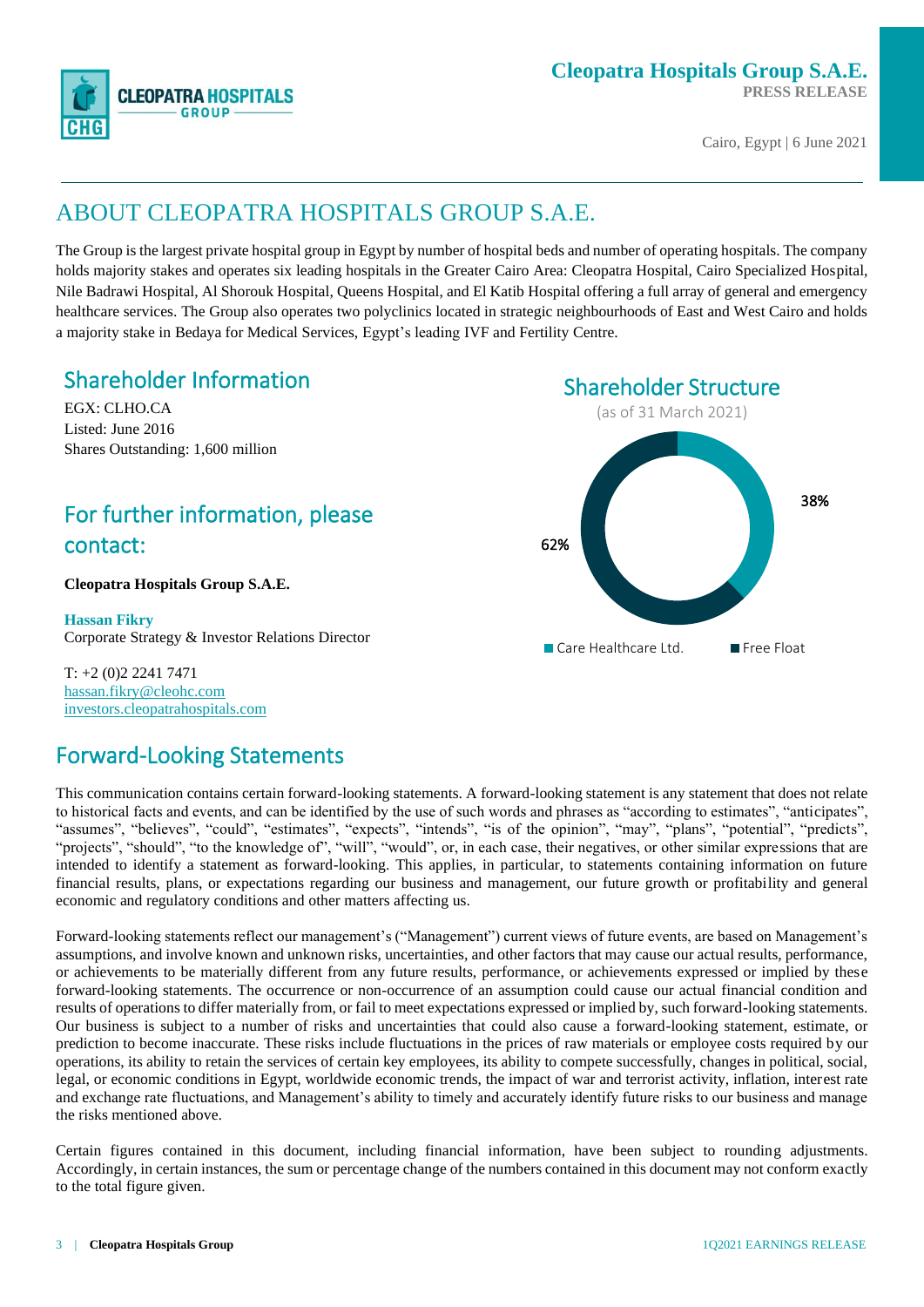

# Consolidated Statement of Income

| All figures in EGP mn             | 1Q2021  | 1Q2020  | % change         |
|-----------------------------------|---------|---------|------------------|
|                                   |         |         |                  |
| Revenues                          | 633.2   | 502.9   | 26%              |
| Cost of sales                     | (392.0) | (331.7) | 18%              |
| <b>Gross profit</b>               | 241.2   | 171.2   | 41%              |
| <b>Gross Profit Margin</b>        | 38%     | 34%     | 4 pts            |
| General & administrative expenses | (93.6)  | (70.0)  | 34%              |
| Cost of acquisition activities    | (5.3)   | 0.0     |                  |
| Provisions                        | (9.6)   | (3.9)   | 148%             |
| Other income                      | 6.2     | 1.8     | 254%             |
| <b>EBIT</b>                       | 138.9   | 99.1    | 40%              |
| <b>EBIT</b> Margin                | 22%     | 20%     | 2 <sub>pts</sub> |
| Interest income                   | 12.6    | 18.3    | $-31%$           |
| Interest expense                  | (6.0)   | (0.6)   |                  |
| Profit before tax                 | 145.5   | 116.7   | 25%              |
| <b>PBT</b> Margin                 | 23%     | 23%     |                  |
| Income tax                        | (37.4)  | (29.7)  | 26%              |
| Deferred tax                      | (0.1)   | 0.9     |                  |
| Net profit after tax              | 107.9   | 88.0    | 23%              |
| Net Profit Margin                 | 17%     | 17%     |                  |
|                                   |         |         |                  |
| Distributed as follows:           |         |         |                  |
| Shareholders of the company       | 101.3   | 82.1    | 23%              |
| Minority rights                   | 6.6     | 5.9     | 13%              |
| Profit for the period             | 107.9   | 88.0    | 23%              |

# Consolidated Statement of Comprehensive Income

| All figures in EGP mn              | 102021 | <b>1Q2020</b> | $\frac{9}{6}$ change |
|------------------------------------|--------|---------------|----------------------|
|                                    |        |               |                      |
| Net Profit                         | 107.9  | 88.0          | 23%                  |
| Other comprehensive income         | 0.0    | 0.0           |                      |
| Total comprehensive income for the | 107.9  | 88.0          | 23%                  |
| year                               |        |               |                      |
|                                    |        |               |                      |
| Total comprehensive income         |        |               |                      |
| attributable to:                   |        |               |                      |
| Owners of the company              | 101.3  | 82.1          | 23%                  |
| Non-controlling interest           | 6.6    | 5.9           | 13%                  |
| Total comprehensive income for the | 107.9  | 88.0          | 23%                  |
| year                               |        |               |                      |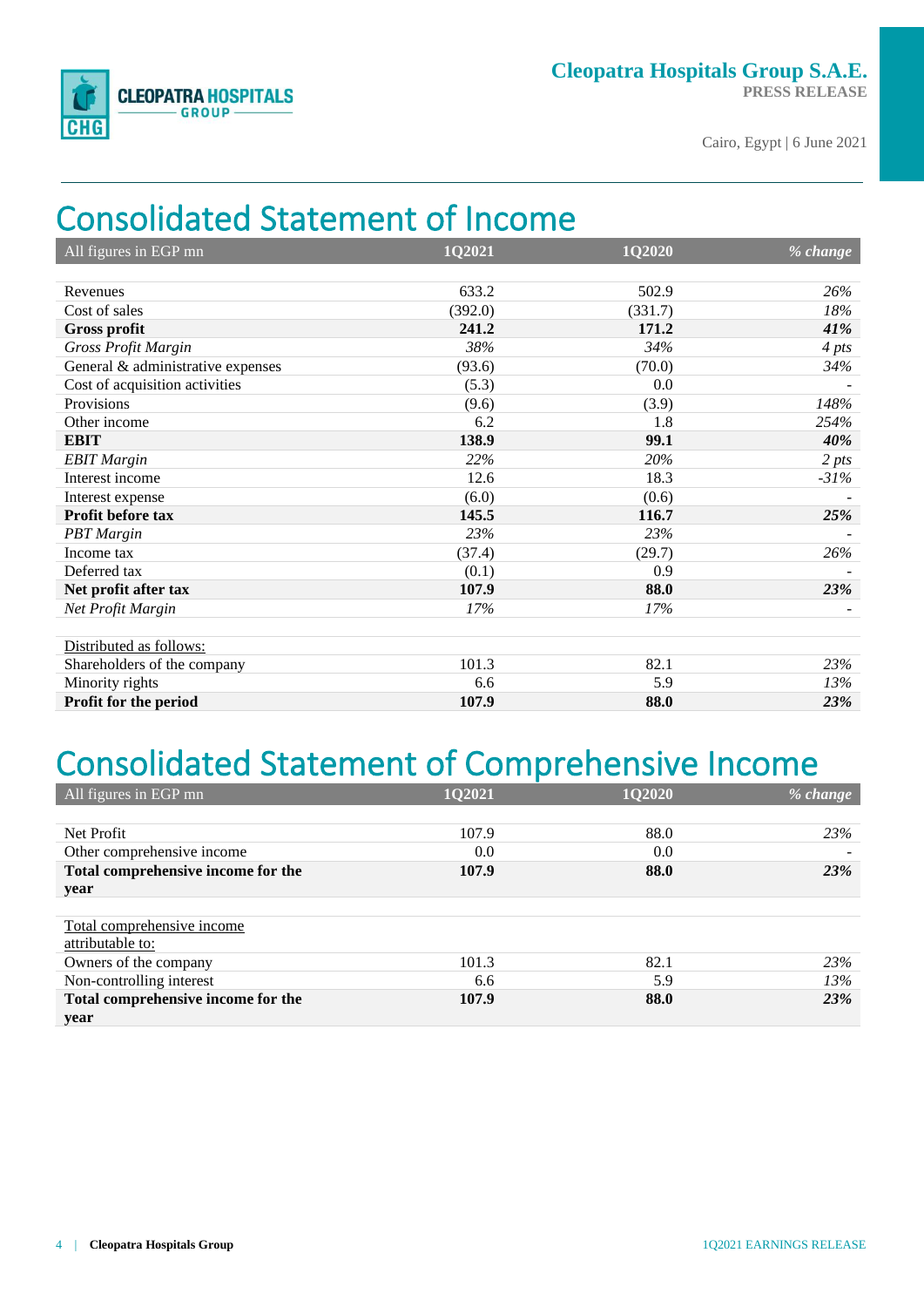

## Consolidated Statement of Financial Position

| All figures in EGP mn                     | <b>31 December 2020</b> | <b>31 March 2021</b> |
|-------------------------------------------|-------------------------|----------------------|
|                                           |                         |                      |
| <b>Non-current assets</b>                 |                         |                      |
| <b>Fixed assets</b>                       | 1,205.2                 | 1,220.8              |
| Intangible assets                         | 427.6                   | 427.1                |
| Right of use                              | 18.8                    | 176.2                |
| Payment under investment                  |                         | 5.7                  |
| Investment in associates                  | 1.1                     | 1.4                  |
| <b>Total non-current assets</b>           | 1,652.7                 | 1,831.2              |
|                                           |                         |                      |
| <b>Current</b> assets                     |                         |                      |
| Inventory                                 | 66.3                    | 65.9                 |
| Accounts receivables                      | 418.8                   | 441.0                |
| Other receivables and debit balances      | 94.6                    | 86.2                 |
| Due from related parties                  | 0.4                     | 0.4                  |
| Treasury bills                            | 220.6                   | 332.8                |
| Cash                                      | 330.0                   | 344.8                |
| <b>Total current assets</b>               | 1,130.5                 | 1,271.2              |
| <b>Total assets</b>                       | 2,783.3                 | 3,102.3              |
| <b>Equity</b>                             |                         |                      |
| Share capital                             | 800.0                   | 800.0                |
| Reserves                                  | 281.3                   | 281.3                |
| Retained earnings                         | 984.9                   | 1,041.3              |
| Equity attributable to the parent company | 2,066.2                 | 2,122.7              |
| Non-controlling interest                  | 107.7                   | 105.4                |
| <b>Total equity</b>                       | 2,173.9                 | 2,228.0              |
|                                           |                         |                      |
| <b>Non-current liabilities</b>            |                         |                      |
| Long-term investments creditors           | 17.9                    | 21.4                 |
| Long-term $debt$ – non-current portion    |                         |                      |
| Non-current portion of lease liability    | 8.0                     | 178.3                |
| Deferred tax liability                    | 77.9                    | 78.0                 |
| <b>Total non-current liabilities</b>      | 103.8                   | 277.8                |
|                                           |                         |                      |
| <b>Current liabilities</b>                |                         |                      |
| Provisions                                | 21.6                    | 22.7                 |
| Creditors and other credit balances       | 442.0                   | 447.6                |
| Due to related parties                    | 0.6                     | 0.1                  |
| <b>Current Portion of Borrowings</b>      |                         | 53.0                 |
| Current portion of lease liability        | 5.3                     | 31.5                 |
| Long term incentive plan                  |                         | 1.1                  |
| Current income tax                        | 36.1                    | 40.6                 |
| <b>Total current liabilities</b>          | 505.5                   | 596.6                |
| <b>Total liabilities</b>                  | 609.3                   | 874.3                |
| Total liabilities & shareholders' equity  | 2,783.3                 | 3,102.3              |